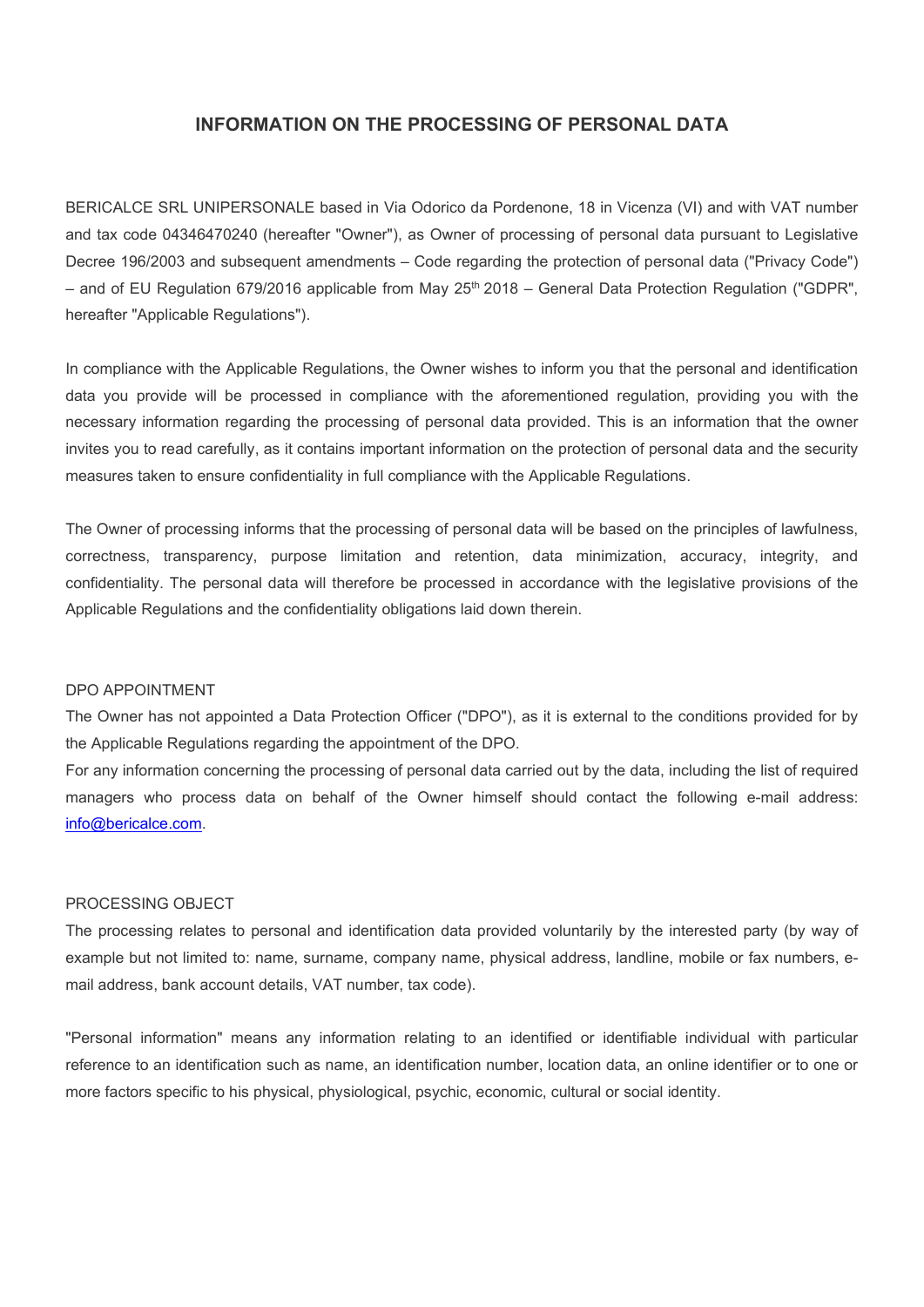"Processing" means any operation or set of operations, performed with or without the aid of automated processes and applied to personal data or set of personal data, such as collection, registration, organization, structuring, preservation, adaptation or modification, extraction, consultation, use, disclosure by transmission, diffusion, or any other form of making available, alignment or interconnection, limiting, cancellation or destruction.

### PROCESSING PLACE

The data processing takes place at the headquarters of the Owner, at the operational offices and at third parties identified.

#### PROCESSING PURPOSE

Personal data voluntarily provided will be processed by the Owner of the processing for the following purposes:

- 1. Administrative/accounting. For the purposes of the application of the provisions regarding the protection of personal data, the processing performed for administrative-accounting purposes are those related to the performance of organizational, administrative, financial, and accounting activities, regardless of the nature of the data processed. In particular, these objectives pursue internal organizational activities, those functional to the fulfillment of contractual and pre-contractual obligations, the management of the employment relationship in all its phases, the keeping of accounting and the application of the rules on tax matters, trade union, social security, health, hygiene and safety at work.
- 2. Information and promotions. The use of e-mail coordinates provided by the customer in the context of the sale of a product or service for the direct sale of their products or services, is allowed for the purpose of sending information and newsletters. The interested party, at the time of collection and at the time of sending each communication, is informed of the possibility to oppose at any time the processing, easily and free of charge (Article 130 paragraph 4 of Legislative Decree 196/03).
- 3. Security, pursuant to Legislative Decree. 81/2008. With particular reference to the identification data freely given by the visitor to our offices (name, surname, institution or company of belonging), the processing has the exclusive purpose of ensuring compliance with the corporate security procedures formally applied, even in force of the regulations in force (for example: annotation in the visitor register/database, assignment of temporary identification badge, applications of legal obligations in the field of safety at work).

#### PROCESSING METHODS

The processing will be carried out in an automated and manual manner, with methods and instruments aimed at guaranteeing maximum security and confidentiality, by persons appointed and responsible for processing in accordance with the Applicable Regulations. The data retention period will be equal to the duration of the commercial relationship, except for legal and/or administrative/accounting/tax obligations, in which case the period will be higher.